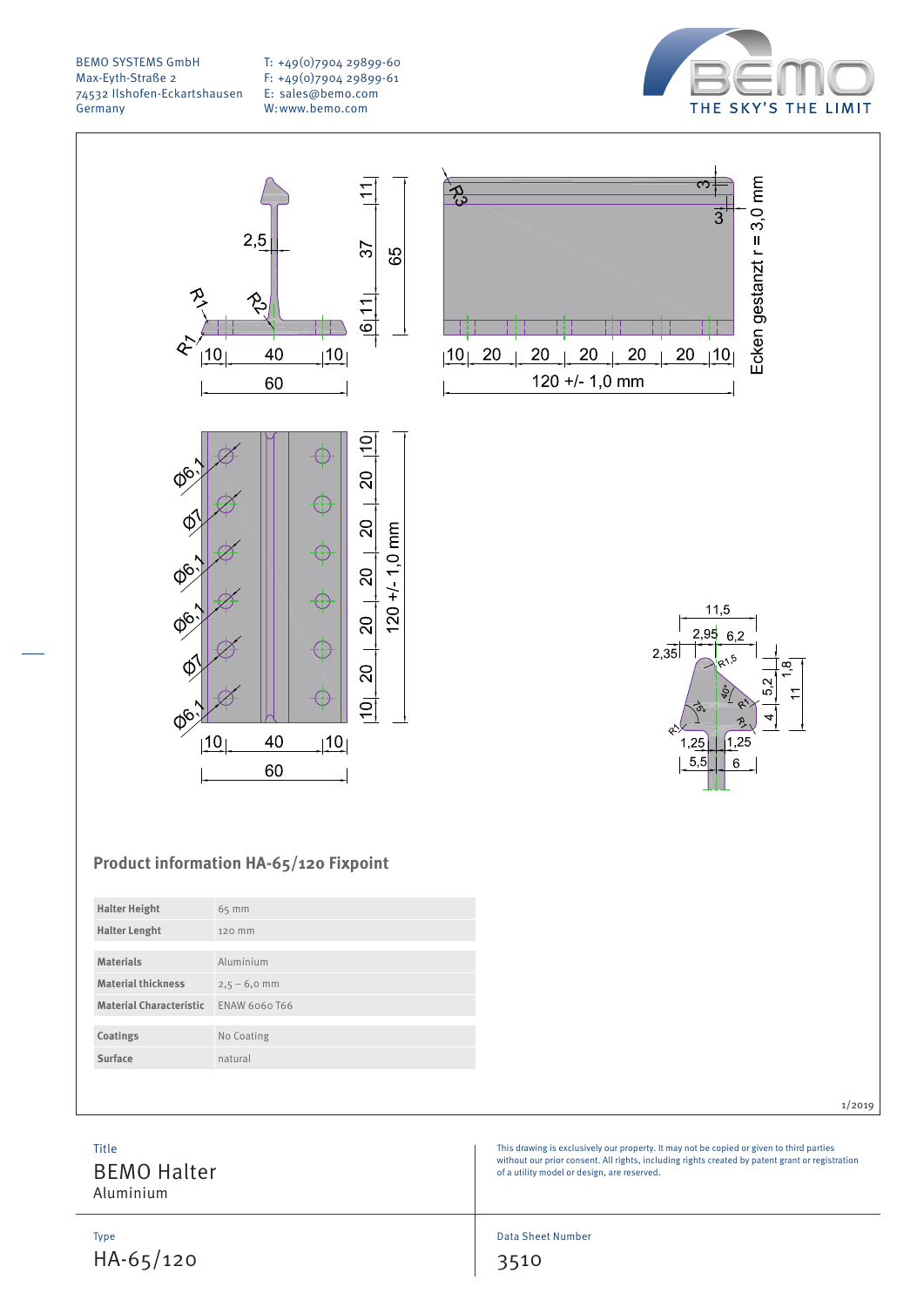T: +49(0)7904 29899-60 F: +49(0)7904 29899-61 E: sales@bemo.com W:www.bemo.com



Ecken gestanzt r = 3,0 mm

 $11,5$ 

 $1.25$ 

 $6\phantom{a}$ 

 $\infty$ 

 $95$  $6,2$ 

 $1.2<sup>t</sup>$ 

 $5,5$ 

 $2,35$ 

 $\overline{\mathfrak{S}}$ 

 $20$   $|10|$ 

 $\overline{3}$ 



# **Product information HA-80/120 Fixpoint**

| <b>Halter Height</b>           | 80 mm          |
|--------------------------------|----------------|
| <b>Halter Lenght</b>           | 120 mm         |
|                                |                |
| <b>Materials</b>               | Aluminium      |
| <b>Material thickness</b>      | $2,5 - 6,0$ mm |
| <b>Material Characteristic</b> | ENAW 6060 T66  |
|                                |                |
| Coatings                       | No Coating     |
| Surface                        | natural        |
|                                |                |

|                                          | 1/2019                                                                                                                                                                                                                                     |
|------------------------------------------|--------------------------------------------------------------------------------------------------------------------------------------------------------------------------------------------------------------------------------------------|
| Title<br><b>BEMO Halter</b><br>Aluminium | This drawing is exclusively our property. It may not be copied or given to third parties<br>without our prior consent. All rights, including rights created by patent grant or registration<br>of a utility model or design, are reserved. |
|                                          |                                                                                                                                                                                                                                            |

Data Sheet Number

 $20\,$ 

 $20\,$ 

 $120 + 1.0$  mm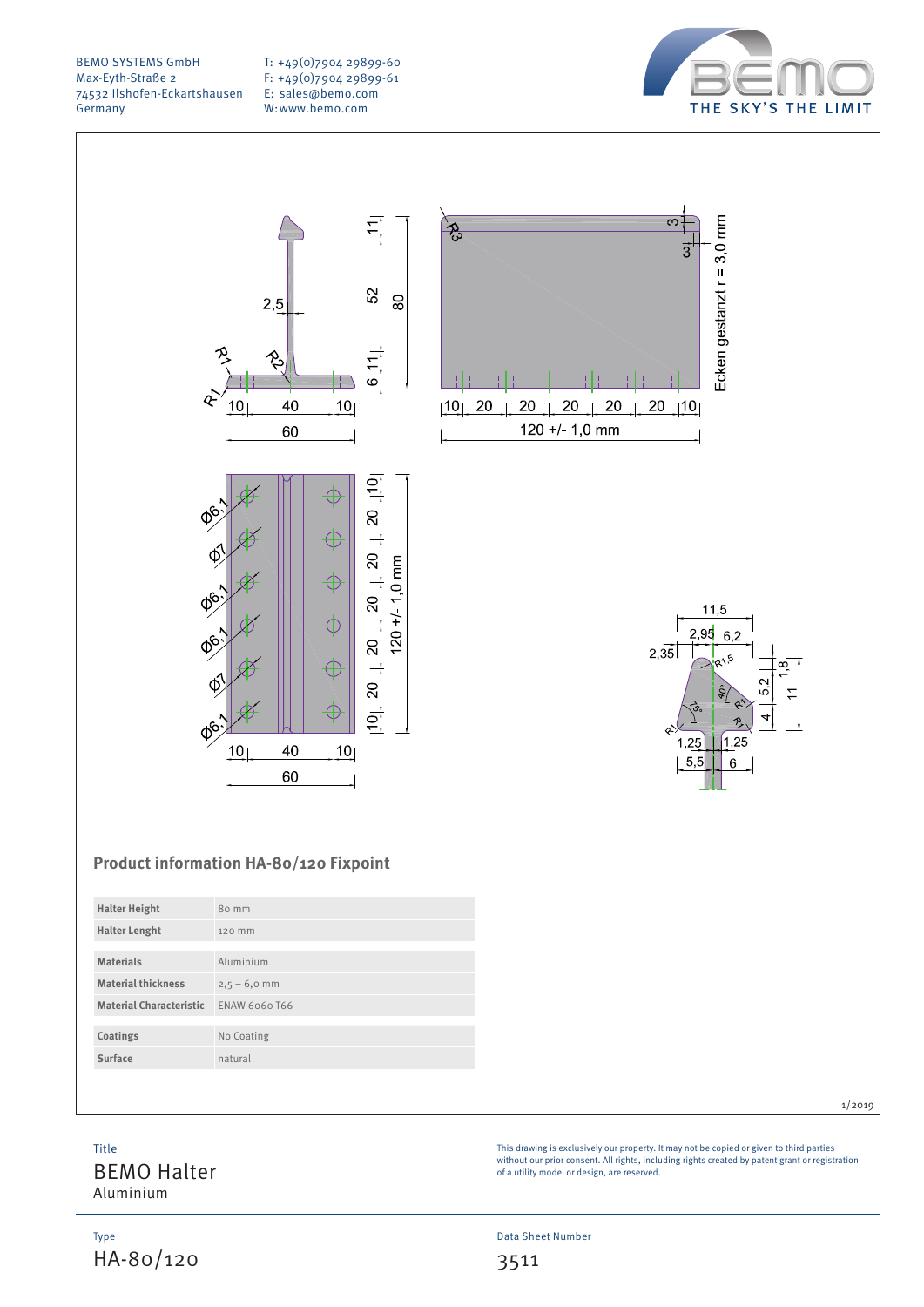T: +49(0)7904 29899-60 F: +49(0)7904 29899-61 E: sales@bemo.com W:www.bemo.com





1/2019

This drawing is exclusively our property. It may not be copied or given to third parties without our prior consent. All rights, including rights created by patent grant or registration of a utility model or design, are reserved.

Title

BEMO Halter Aluminium

**Materials** Aluminium **Material thickness**  $2,5 - 6,0$  mm **Material Characteristic** ENAW 6060 T66

**Coatings** No Coating **Surface** natural

Type HA-100/120 Data Sheet Number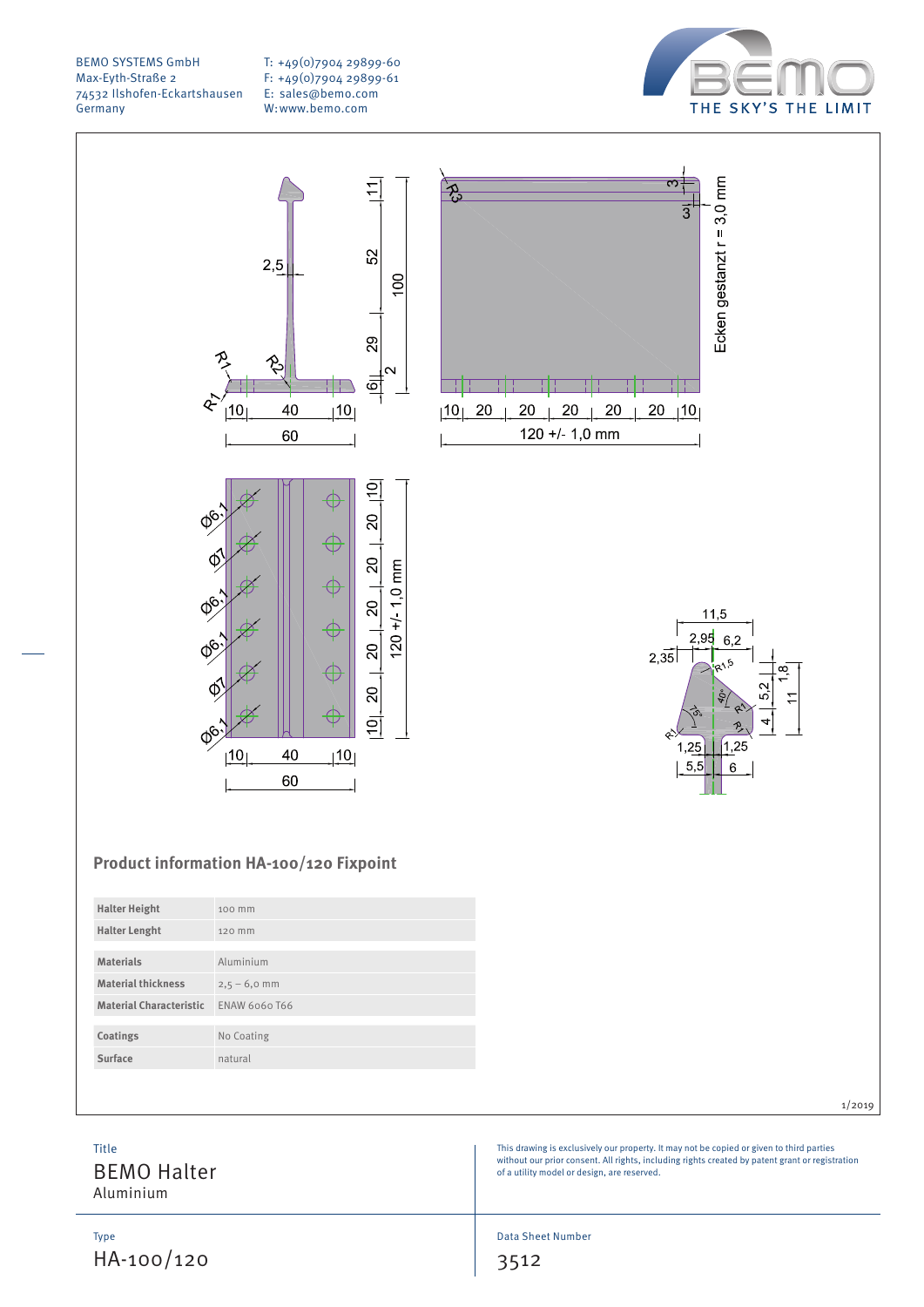T: +49(0)7904 29899-60 F: +49(0)7904 29899-61 E: sales@bemo.com W:www.bemo.com









# **Product information HA-120/120 Fixpoint**

| <b>Halter Height</b>           | 120 mm         |
|--------------------------------|----------------|
| <b>Halter Lenght</b>           | 120 mm         |
|                                |                |
| <b>Materials</b>               | Aluminium      |
| <b>Material thickness</b>      | $2,5 - 6,0$ mm |
| <b>Material Characteristic</b> | ENAW 6060 T66  |
|                                |                |
| Coatings                       | No Coating     |
| Surface                        | natural        |
|                                |                |

|                                                 | 1/2019                                                                                                                                                                                                                                     |
|-------------------------------------------------|--------------------------------------------------------------------------------------------------------------------------------------------------------------------------------------------------------------------------------------------|
| <b>Title</b><br><b>BEMO Halter</b><br>Aluminium | This drawing is exclusively our property. It may not be copied or given to third parties<br>without our prior consent. All rights, including rights created by patent grant or registration<br>of a utility model or design, are reserved. |
|                                                 |                                                                                                                                                                                                                                            |

Data Sheet Number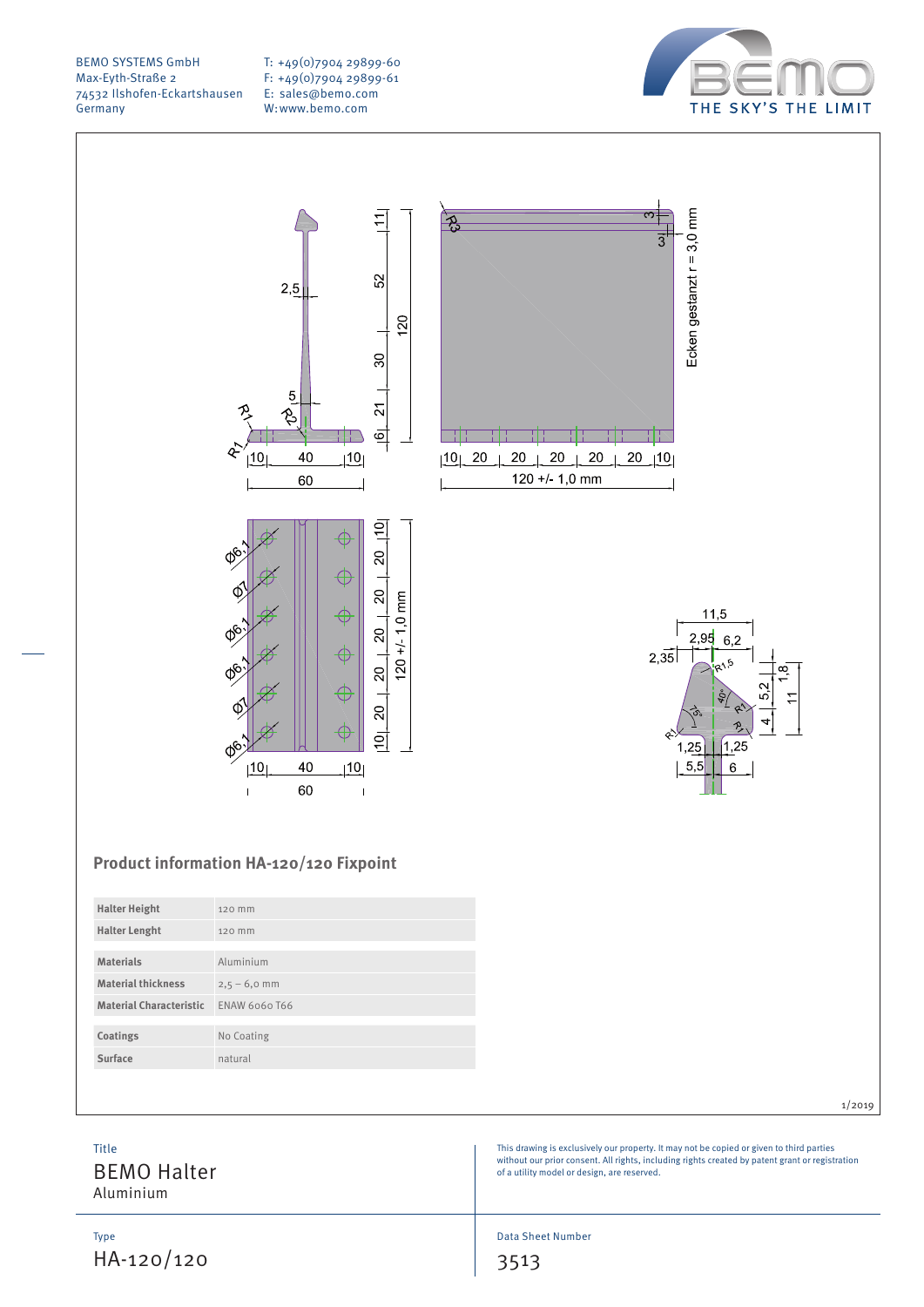T: +49(0)7904 29899-60 F: +49(0)7904 29899-61 E: sales@bemo.com W:www.bemo.com





# **Product information HA-140/120 Fixpoint**

| <b>Halter Height</b>           | 140 mm         |
|--------------------------------|----------------|
| <b>Halter Lenght</b>           | 120 mm         |
|                                |                |
| <b>Materials</b>               | Aluminium      |
| <b>Material thickness</b>      | $2,5 - 6,0$ mm |
| <b>Material Characteristic</b> | ENAW 6060 T66  |
|                                |                |
| Coatings                       | No Coating     |
| Surface                        | natural        |
|                                |                |

|  | 1/2019 |
|--|--------|

This drawing is exclusively our property. It may not be copied or given to third parties without our prior consent. All rights, including rights created by patent grant or registration of a utility model or design, are reserved.

Title

BEMO Halter Aluminium

Type HA-140/120 Data Sheet Number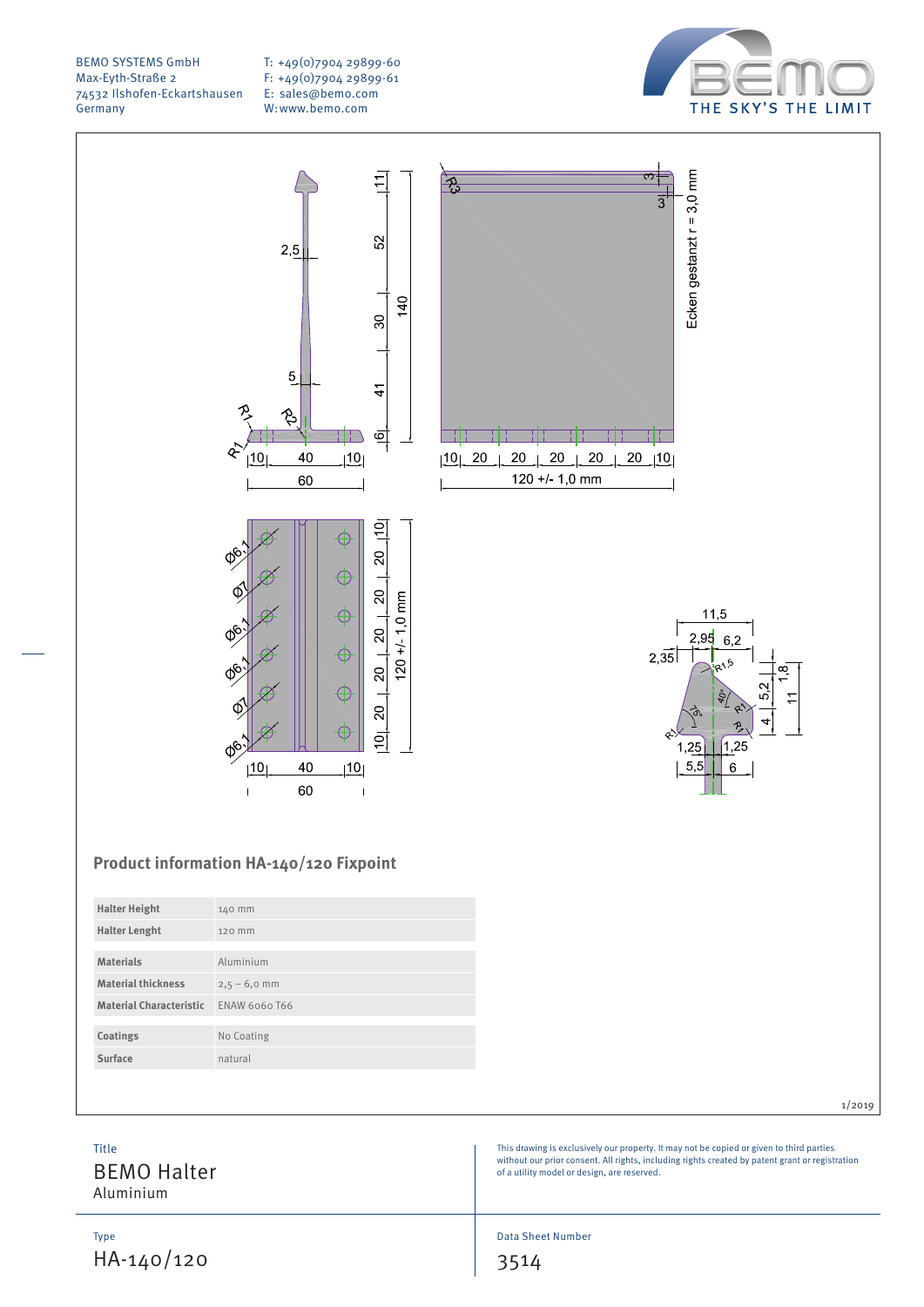T: +49(0)7904 29899-60 F: +49(0)7904 29899-61 E: sales@bemo.com W:www.bemo.com



Ecken gestanzt  $r = 3,0$  mm

 $11,5$ 

 $1,25$ 

6

 $2,95$ 6.2

 $1.25$  $5,5$ 

 $2,35$ 

 $\overline{3}$ 



# **Product information HA-160/120 Fixpoint**

| <b>Halter Height</b>           | 160 mm         |
|--------------------------------|----------------|
| <b>Halter Lenght</b>           | 120 mm         |
|                                |                |
| <b>Materials</b>               | Aluminium      |
| <b>Material thickness</b>      | $2,5 - 6,0$ mm |
| <b>Material Characteristic</b> | ENAW 6060 T66  |
|                                |                |
| Coatings                       | No Coating     |
| Surface                        | natural        |
|                                |                |

|                                          | 1/2019                                                                                                                                                                                                                                     |
|------------------------------------------|--------------------------------------------------------------------------------------------------------------------------------------------------------------------------------------------------------------------------------------------|
| Title<br><b>BEMO Halter</b><br>Aluminium | This drawing is exclusively our property. It may not be copied or given to third parties<br>without our prior consent. All rights, including rights created by patent grant or registration<br>of a utility model or design, are reserved. |
|                                          |                                                                                                                                                                                                                                            |

Data Sheet Number

3515

Type HA-160/120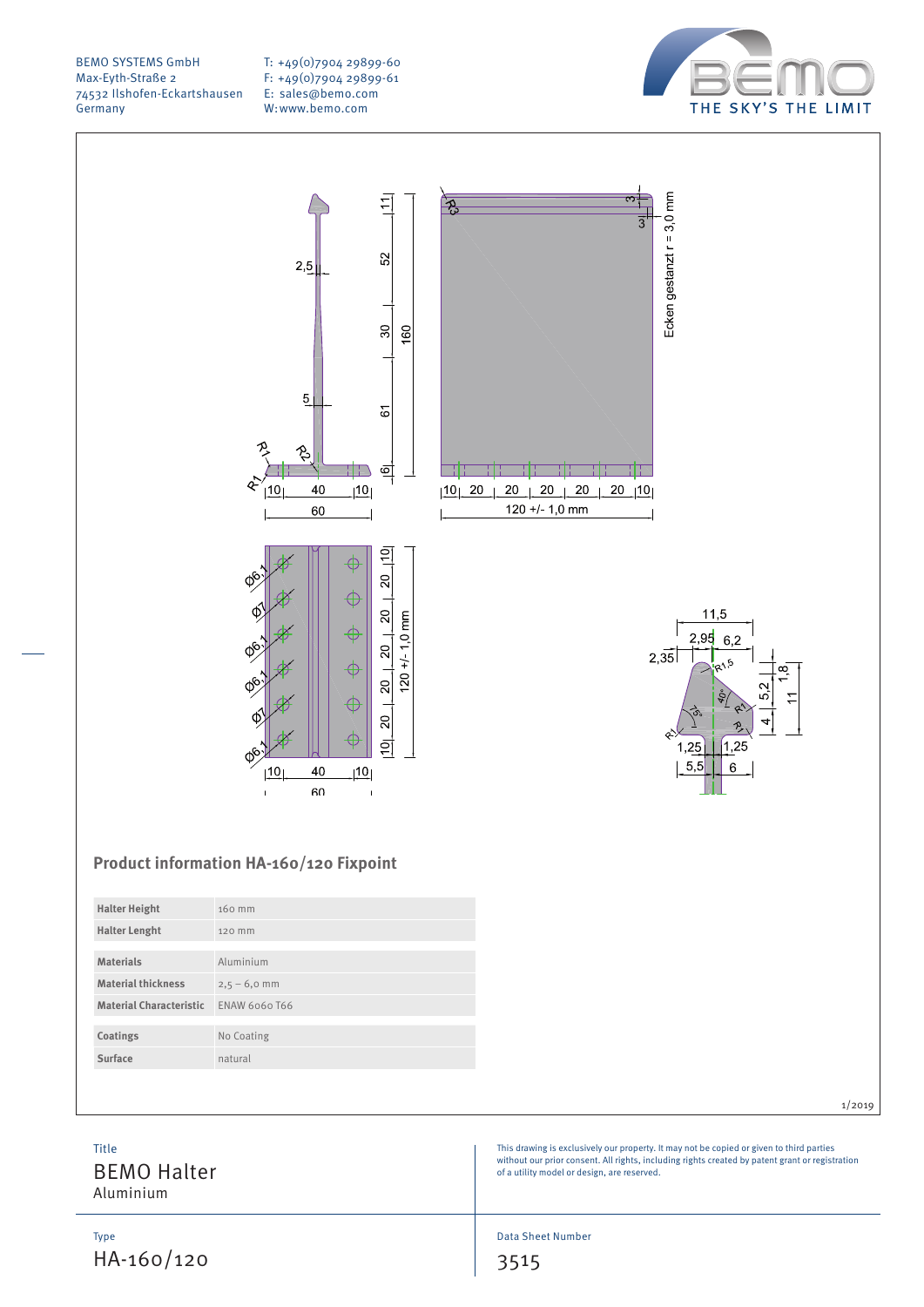T: +49(0)7904 29899-60 F: +49(0)7904 29899-61 E: sales@bemo.com W:www.bemo.com





# **Product information HA-180/120 Fixpoint**

| <b>Halter Height</b>           | 180 mm         |
|--------------------------------|----------------|
| <b>Halter Lenght</b>           | 120 mm         |
|                                |                |
| <b>Materials</b>               | Aluminium      |
| <b>Material thickness</b>      | $2,5 - 6,0$ mm |
| <b>Material Characteristic</b> | ENAW 6060 T66  |
|                                |                |
| Coatings                       | No Coating     |
| Surface                        | natural        |
|                                |                |

This drawing is exclusively our property. It may not be copied or given to third parties without our prior consent. All rights, including rights created by patent grant or registration of a utility model or design, are reserved.

Title

BEMO Halter Aluminium

Type HA-180/120 Data Sheet Number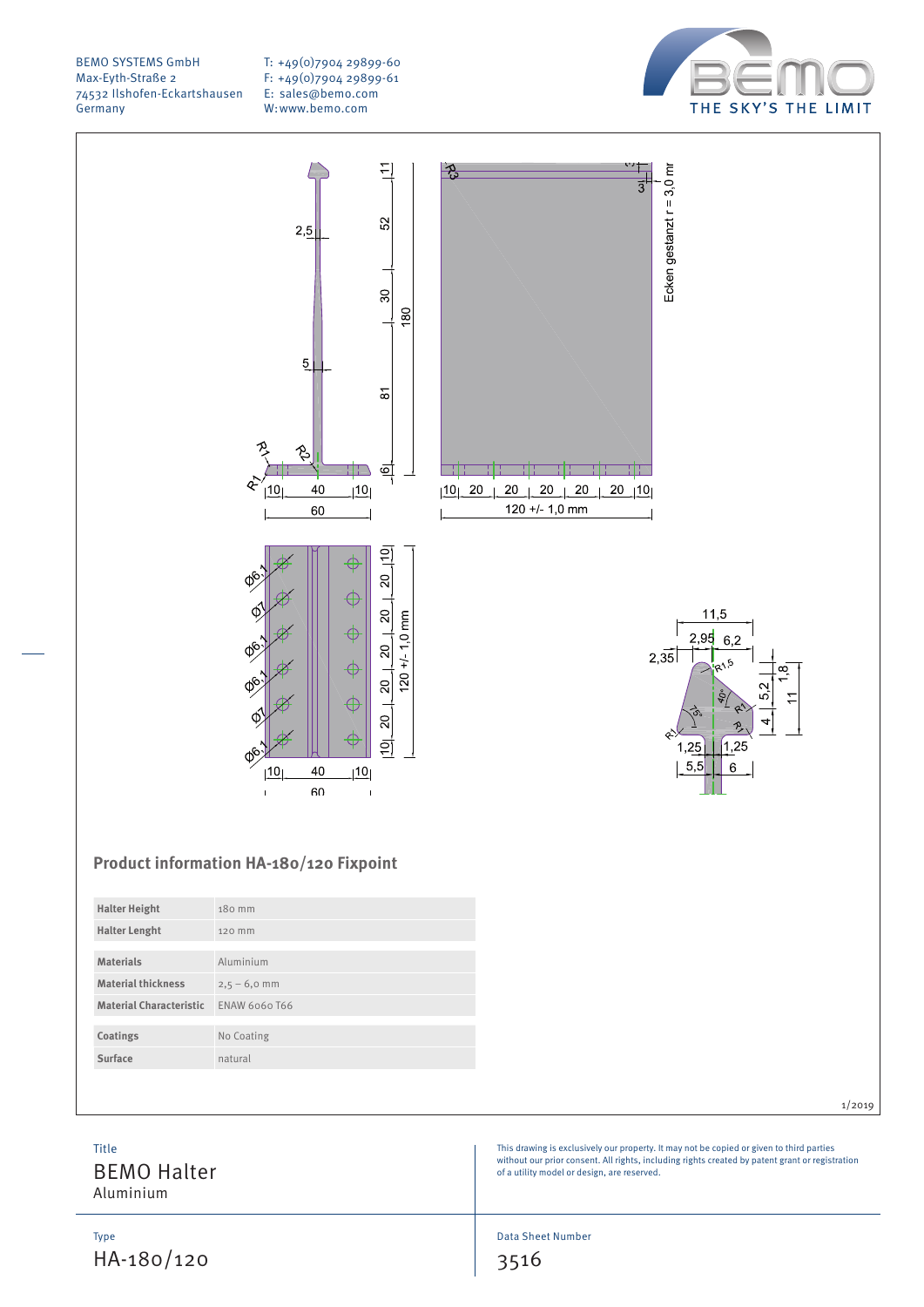T: +49(0)7904 29899-60 F: +49(0)7904 29899-61 E: sales@bemo.com W:www.bemo.com





# **Product information HA-200/120 Fixpoint**

| <b>Halter Height</b>           | 200 mm         |
|--------------------------------|----------------|
| <b>Halter Lenght</b>           | 120 mm         |
|                                |                |
| <b>Materials</b>               | Aluminium      |
| <b>Material thickness</b>      | $2,5 - 6,0$ mm |
| <b>Material Characteristic</b> | ENAW 6060 T66  |
|                                |                |
| Coatings                       | No Coating     |
| Surface                        | natural        |
|                                |                |

|--|

This drawing is exclusively our property. It may not be copied or given to third parties without our prior consent. All rights, including rights created by patent grant or registration of a utility model or design, are reserved.

# Title

BEMO Halter Aluminium

Type HA-200/120 Data Sheet Number